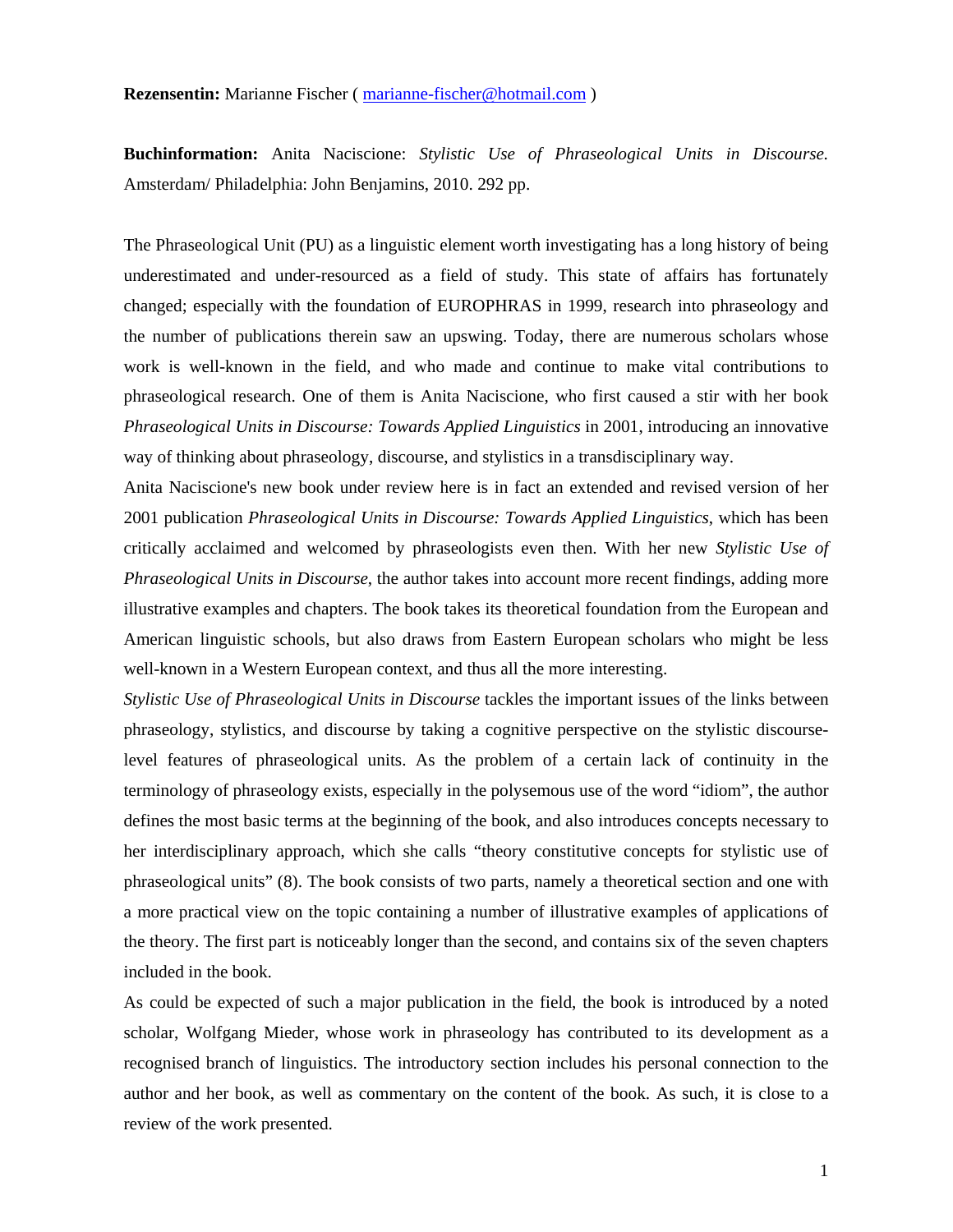Chapter 1, "Phraseology and cognitive stylistics", lays the theoretical foundation of the book. It starts with an overview of the most central fields of the stylistic use of phraseological units in discourse, focusing shortly on discourse analysis and cognitive stylistics, before going on to the phraseological explanations needed. Naciscione's choice of terminology for the phraseological concepts involved is highly appropriate and comes with clear and well-written definitions of controversial terms like "idiom", or "Phraseological Unit"; she argues for the latter, and defines it as a "stable, cohesive combination of words with a fully or partially figurative meaning" (254). In this, she largely follows the Russian phraseologist Kunin in making a distinction between idiomatic and non-idiomatic, and thus not phraseological in her sense, stable word combinations. In this chapter, the author also justifies her linking stylistics, phraseology, and discourse analysis. She states that in the past, PUs have been considered self-contained units independent of the context in which they occur; her approach differs in that she regards texts as flows of thought, and her "concern is not only stylistic use of PUs but a cognitive approach to stylistic use of PUs in discourse. The PU is one of the modes of reflecting figurative thought" (17). Therewith, Naciscione provides a helpful link to psycholinguistics and cognitive linguistics, as she sees stylistic use of PUs as conscious choices made by the language user with a certain intention in mind; a view that goes contrary to the traditional view of PUs and metaphors as having "right" or "wrong" variants with no change involved. At this point, the reader may be reminded of the distinction between prescriptive and descriptive grammar, as the author describes a similar phenomenon here.

The second chapter deals with the "Identification of phraseological units in discourse", and is largely concerned with the different forms of PUs first mentioned in the theory constitutive explanations in the introduction. The first of these is the *base form*, which is a term introduced to denote the form a PU takes in its archetypical conception as an abstract and decontextualised linguistic unit; thus, the base form is the form in which a PU would usually appear in a dictionary, and which serves as a basis for the formation of other no less eligible variants. The second form included by the author is the PU in *core use*. Essentially, this is the PU in its most common and standard use in discourse, where its meaning is understood by most language users; one might say that core use is the base form of a PU in actual usage, thus, as a realisation. In its core use, the meaning and function of a PU is somewhat predictable and contains no stylistic features other than those inherent. The author argues that any PU has stylistic devices; she provides a list containing examples such as metaphors, understatements and oxymorons, etc., as well as prosodic, lexical, and grammatical features and different registers. The examples given are well chosen and most helpful in understanding the various stylistic possibilities that can be found in PUs in their core use. The third and last concept Naciscione presents is that of *instantial stylistic use*. Having distinguished between PUs in their most common form as both an abstraction and as a realisation, the author now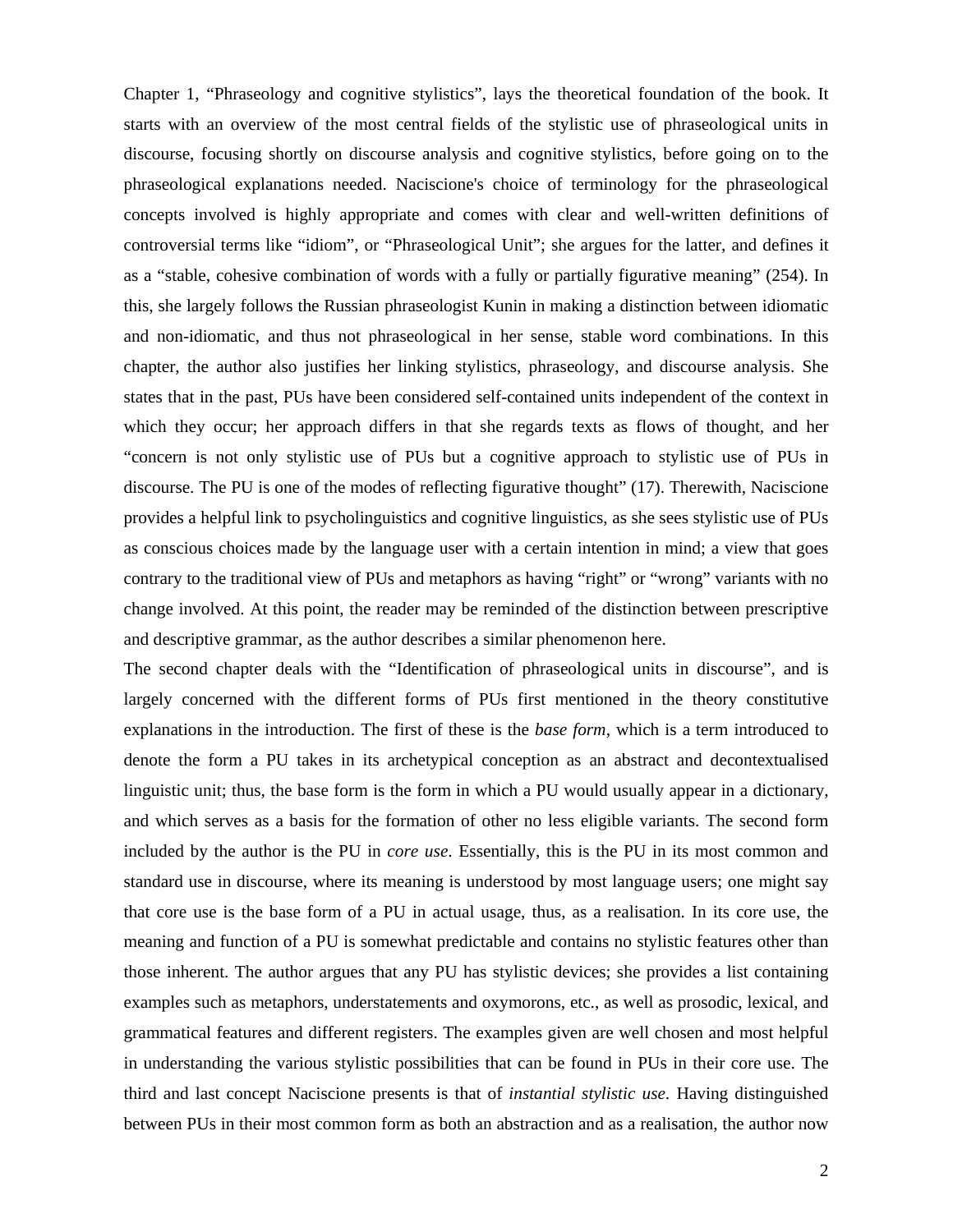continues with the eponymous stylistic use in actual discourse: the instantial stylistic use of a PU is described in the book as a unique instance when the PU is used and changed stylistically in both form and meaning. An illustration is used to explain the division into the three forms further; therein, the base form is seen as a linguistic systemic foundation from which to apply both core and instantial use in discourse. These extensive and very detailed explanations may seem slightly too theoretical at this point in the book, but they provide the reader with a solid basis for Naciscione's innovative approach to phraseology, and are typical of the author's writing style.

Linking to the last point, the author provides ample instruction for the identification of the instantial PUs in any discourse, drawing on examples from literature which reach back as far as Old English. She distinguishes four stages in the multi-layered procedure of identifying the instantial use of PUs: recognition, verification, comprehension, and interpretation. The whole identification is based on complex cognitive performance in the brain, and implies mental processes which have, as the reader is made aware of, not yet been fully researched. Nevertheless, the cognitive approach to PUs is vital to the theory, as it "is a tool that helps to perceive, understand, and appreciate stylistic use of PUs, and to draw inferences" (55).

Chapter 3 is called "Key concepts of instantial stylistic use in discourse" and covers two vital determinants of stylistic use of PUs in discourse, namely stability and cohesion. Again, the author includes examples also from diachronic literature, adding more depth and amplitude to her argument. Stability and stylistic use are argued to remain even through changes or loss of variants of a PU; both are seen as intrinsic properties. The same holds true for cohesion, which is investigated for base form, core use, and instantial stylistic use. The author bases her conception of cohesion on Halliday and Hasan, where the elements' interpretation within a certain textual range depends on other elements in the same context. Interestingly, Naciscione argues for cohesion to exist also in a decontextualised base form, stating that it "is also a stylistic relation" (61), and that it makes up part of the meaning of the base form. Additionally, Naciscione develops the concept of instantial use of PUs further by introducing the term *instantial pattern*, referring to regularities in the stylistic variation in the usage of PUs in instantial stylistic use. The author stresses that these regularities can only be found by investigating corpora, instead of simply looking at the creativity involved in instantial stylistic use, which is inevitably going to seem unique. The existence of patterns is demonstrated through a number of examples, and Naciscione makes the reader aware of the need to investigate larger amounts of text from different times to identify them on discourselevel, and as "a logical development of thought and language" (68). At this point, the author prepares readers and learners to always expect PUs in their self-contained base form with a meaning easily understandable, arguing that core use is "largely predictable" and "presents neither novelty nor surprise" (73); this seems an overgeneralisation to me, as I think both readers and learners, even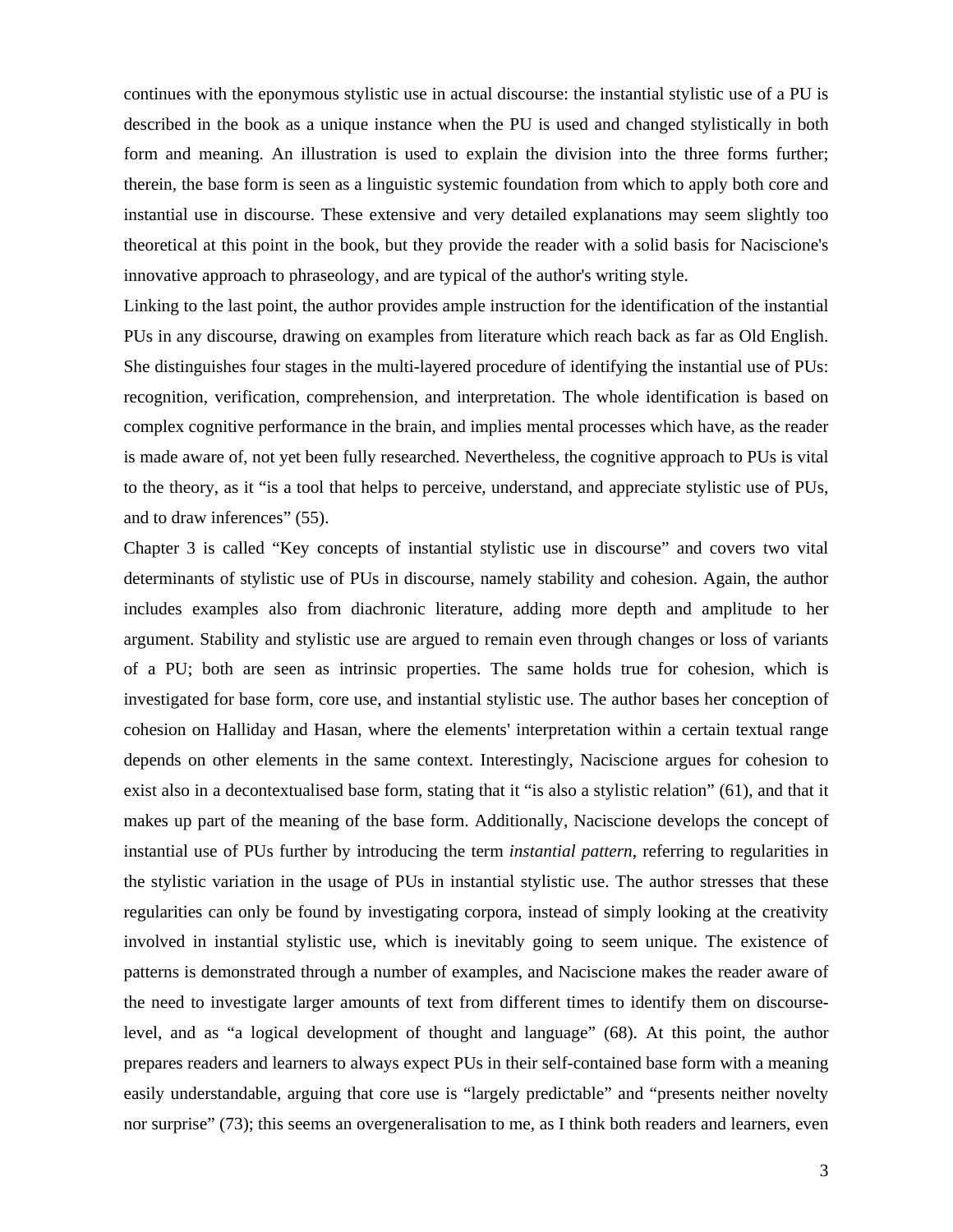if they are inexperienced when it comes to linguistics, should be given more credit for expecting and recognising PUs in what Naciscione calls instantial stylistic use, especially when they are native speakers or advanced learners; there may have been a more suitable way to introduce the dynamics of instantial use. In this chapter, the author establishes a feature of PUs in instantial stylistic use, that of sustainability; denoting the occurrence of the spread of a phraseological image over a longer text, reappearing in different stylistic variations. Therein lies the link between the three disciplines Naciscione has provided us with; she manages to connect phraseology, stylistics, and discourse analysis by means of investigating the stylistic sustainability of a PU in a whole discourse, including context and "the whole figurative network of semantic and stylistic interrelationships. […] Figurative language reflects figurative thought" (77); she opens the reader's eyes to new possibilities in transdisciplinary research.

Chapter 4, "The most common patterns of instantial stylistic use", continues and deepens Naciscione's observations on the instantial stylistic use of PUs and their resulting instantial patterns. The author stresses the continuity of association of phraseological links in discourse, despite the dynamics displayed by instantial use. For this chapter, four different patterns of instantial stylistic use have been chosen: extended phraseological metaphor, phraseological pun, cleft use, and phraseological allusion, all of which are extensively referenced, illustrated, and exceedingly well explained.

More illustrative examples are given in chapter 5, titled "Phraseological units in the web of discourse". Herein, the author stresses the interrelationships and interconnections within any given discourse, stating that the "thread of phraseological meaning persists from one segment of discourse to another as the semantic process continues and the discourse unfolds" (121). Thus, the focus moves from stylistics to discourse analysis, but all the time covering phraseological units; a feat achieved seemingly effortlessly by Naciscione, who retains her clear and accessible style throughout the whole book. In this chapter, she offers more detailed and specific insights into concepts such as phraseological reiteration as a form of cohesion, drawing on Halliday and Hasan; or demonstrating instantial cumulative use through the example of the diminutive form in English phraseology. The author convincingly presents the letter in Lewis Carroll's poem *The Little Man that Had a Little Gun*. Another section deals with the concept of *concurrent use*; Naciscione uses the term to "denote simultaneous occurrence of several instantial changes within the framework of one PU" (146), linking it back to some of the stylistic devices mentioned before. She concludes the chapter with two shorter sections on comprehensive instantial use and the use of phraseological units in codas. Here, the author introduces the aspect of text division into the work by taking into consideration the form and structure of a text and the position of the PU therein, especially for headlines and codas.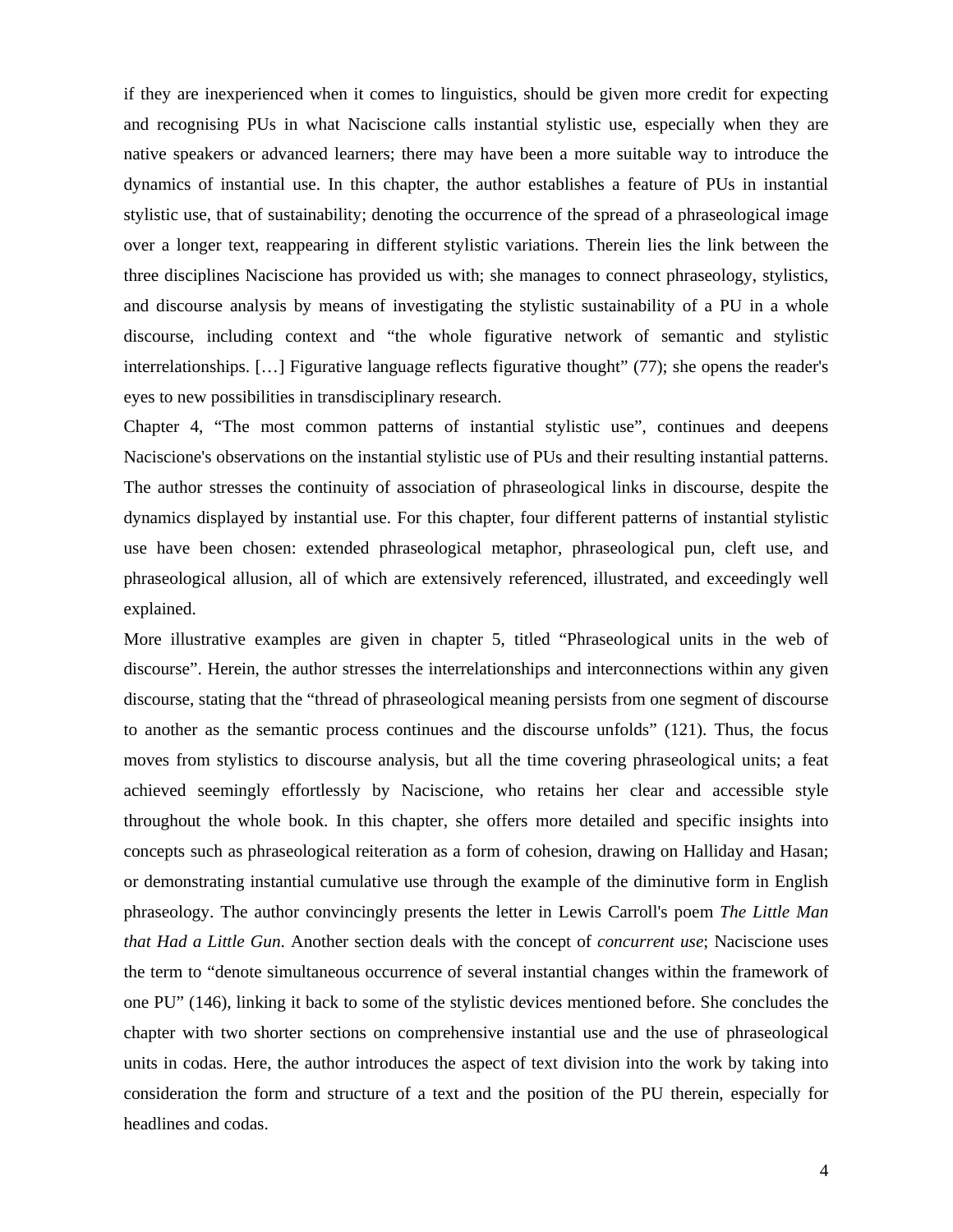The last chapter of the first part of the book is called "Visual representation of phraseological image", and is the only chapter to deal exclusively with non-verbal modes of phraseological expression. The author assembled a number of illustrations, not only from the English language, which underlines and supports the interdisciplinary and cross-linguistic approach. Naciscione presents her findings based on the first few chapters, including visual representation of instantial stylistic use, and an application of usage in actual discourse. By choosing the media, the author chose the field wisely, as the world of media and advertisements can be counted on to deliver creative examples in abundance. Additionally, she observes the possibility of implicit visual messages, where the meaning is understood without any accompanying text, showing the interconnection of stylistic techniques and presenting more means of visual representation in multimodal discourse. Placing visual representations into a discourse dimension, the author rounds off her chapter and stresses the importance of context, as well as the necessity of cognitive skills for the recognition of visual representation of phraseological images as a "further development of thought" (201).

The second part of the book consists of the  $7<sup>th</sup>$  and last chapter on "Applied stylistics and instantial stylistic use". The author's aim for this chapter is "to explore the practical worth and application of this theory" (205), meaning the theory introduced in the first theoretical part of *Stylistic Use of Phraseological Units in Discourse*. The applications covered by Naciscione come from a variety of fields in which an interdisciplinary approach to phraseology is useful and necessary. The author shows her broad knowledge of such fields and supplies a number of examples. Therewith, she argues for applied stylistics to serve as an umbrella term for a possible usage and greater awareness of stylistics in any area of research, leading to *stylistic literacy*, a term denoting the competence of understanding and applying stylistic devices consciously. This skill could be applied, as Naciscione demonstrates, on fields such as teaching and learning, especially since PUs always constitute a difficulty for L2 learners; on translation of PUs, which are rightly called the stumbling blocks of a translator; on lexicography, glossography, notes, and comments, which are important fields considering the problems a researcher might encounter with incomplete or faulty dictionary or glossary entries, and the like; and, last but not least, advertising, which, having been mentioned before, is a true gold mine for any phraseologist looking for examples. Especially in the area of teaching and learning, the author has excelled by viewing the matter from different angles and taking into account many questions and problems that might occur. These sections are therefore particularly valuable for any teacher of a foreign language, as they provide insights into linguistic aspects seldom considered in more mainstream teaching manuals. In the section on translation, it is beneficial for the reader to have some basic understanding of Latvian, as a number of examples given are from English-Latvian translations, with little or no explanations given. The author